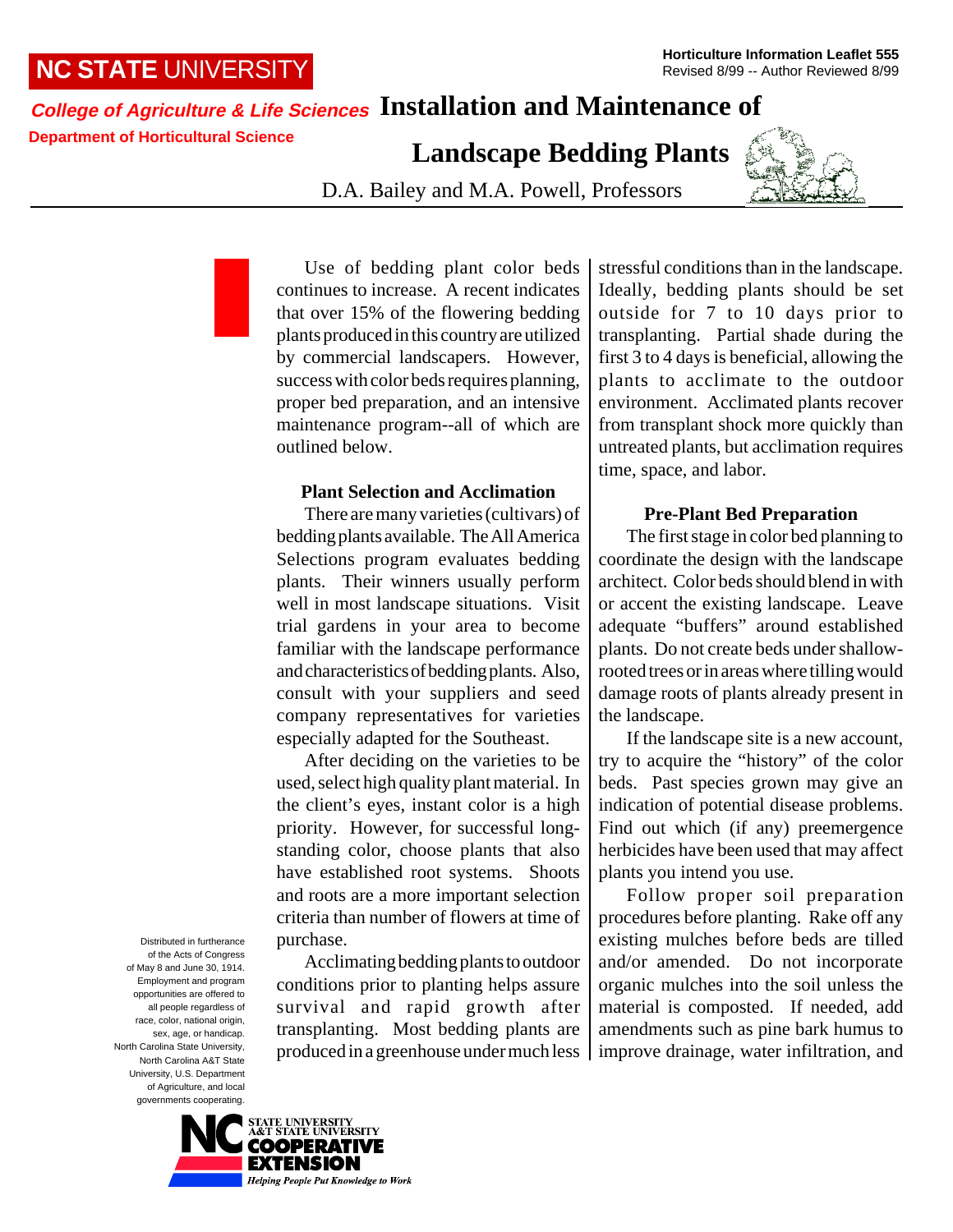moisture retention. Take soil samples for testing after incorporating physical amendments and prior to adding chemical amendments. Add any needed fertilizer and lime based on soil test results.

Beds should be fumigated for weed control as well as suppression of insects and pathogens. Fumigation can be done prior to amending the beds, if the amendments are relatively weed- and pest-free.

Methyl bromide is commonly used for bed fumigation. It is a highly toxic liquid that volatilizes into a gas when the canister is opened. Beds should be covered with a polyethylene tarp before treatment, sealing all edges with soil. Follow label instructions for details on use. The tarps should cover the area for a minimum of 24 hours then removed for aeration. Do not plant for 7 to 10 days after the tarp has been removed. Some species of bedding plants including dianthus, carnations, snapdragons, and salvia are sensitive to methyl bromide and should not be planted in beds treated with methyl bromide.

Diazomet (Basamid™) is a granular soil fumigant that can be broadcast with a spreader. Diazomet is less toxic than methyl bromide and does not require special application equipment. After application, till the granules into the soil and seal the soil surface either by compacting the soil surface with a roller, by watering to seal surface cracks, or by covering with plastic. The soil should be moist for best results. The recommended soil temperature at application is 54 to  $64^{\circ}$ F. To ensure the soil is safe for planting, conduct the following bioassay to test for fumigant activity beginning 7 to 14 days after treatment:  $\bullet$  Half-fill individual jars with soil samples taken from the treated area. One sample should be taken from a nontreated area to serve as a check. Take samples from a 3 to 4 inch depth in the beds. Replace the jar lids immediately after sample collection to prevent any chemical loss from volatilization. ➋ Moisten cotton balls with water until they are saturated. <sup>©</sup> Dip the moistened balls in lettuce seed and place one ball, seed side up, in each jar with the soil sample. Quickly replace the lid to minimize the escape of any volatilized fumes from the jar.  $\bullet$  Place the jars in a warm, sunny location. Lettuce seeds usually germinate in 2 to 3 days under these conditions.  $\bullet$ Compare the germination of seeds placed in treated and untreated soil. Reduced or delayed germination

of the seed in the treated soil sample jar indicates that chemical residues are still in the soil and it is **unsafe** for planting. ➏ Repeat the procedure at 5 to 7 day intervals until the bioassay indicates it is safe to plant.

Aerated steam is an alternative soil fumigant. It is very safe, but requires a steam generator, an aerator, a steam injecting system such as canvas tubes, and a tarp for covering the bed during steaming. Aerated steam is not used much in the landscape, but steam may be used more in the future as we lose soil fumigants. Heat beds to 180 °F, and maintain this temperature for 30 minutes. This treatment is sufficient to kill most plant pathogens, insects, and weeds; some weed seed will survive.

#### **Installation of Plants**

Plants should be placed in the bed at the same depth as they are in the pot. Planting too deep can increase disease problems, and planting too shallow results in weak, poorly anchored plants. Plant in soil, do not plant in mulch. Mulches do not supply sufficient nutrients and moisture for bedding plants. Preformed planting holes are beneficial for assuring proper plant spacing and in reducing damage to roots during transplanting. Finally, water plants well soon after planting to reduce transplant stress.

Plants should be spaced so beds will be full but not crowded. Placing plants too close together is expensive, and crowded plants increases the chance for disease problems in the landscape. Spacing depends mainly on the plant variety and the mature size of plants (Table 1). Initial size of the transplants and customer patience in waiting for plants to fill in the beds also affect spacing. For more uniform beds, use triangular (equilateral) spacing rather than square (row) space (Table 2). With triangular spacing, plants in rows are staggered. Spacing is equal between plants which means that in-row spacing of plants is greater than the space between rows, as shown in Table 2. Although triangular spacing requires more plants per square foot, the resulting mass planting effect is more attractive than plants placed in rows.

#### **Mulching Color Beds**

Mulches retain moisture, suppress weed growth, keep soil from splattering on plants, and are aesthetically more attractive than bare soil. Use a 2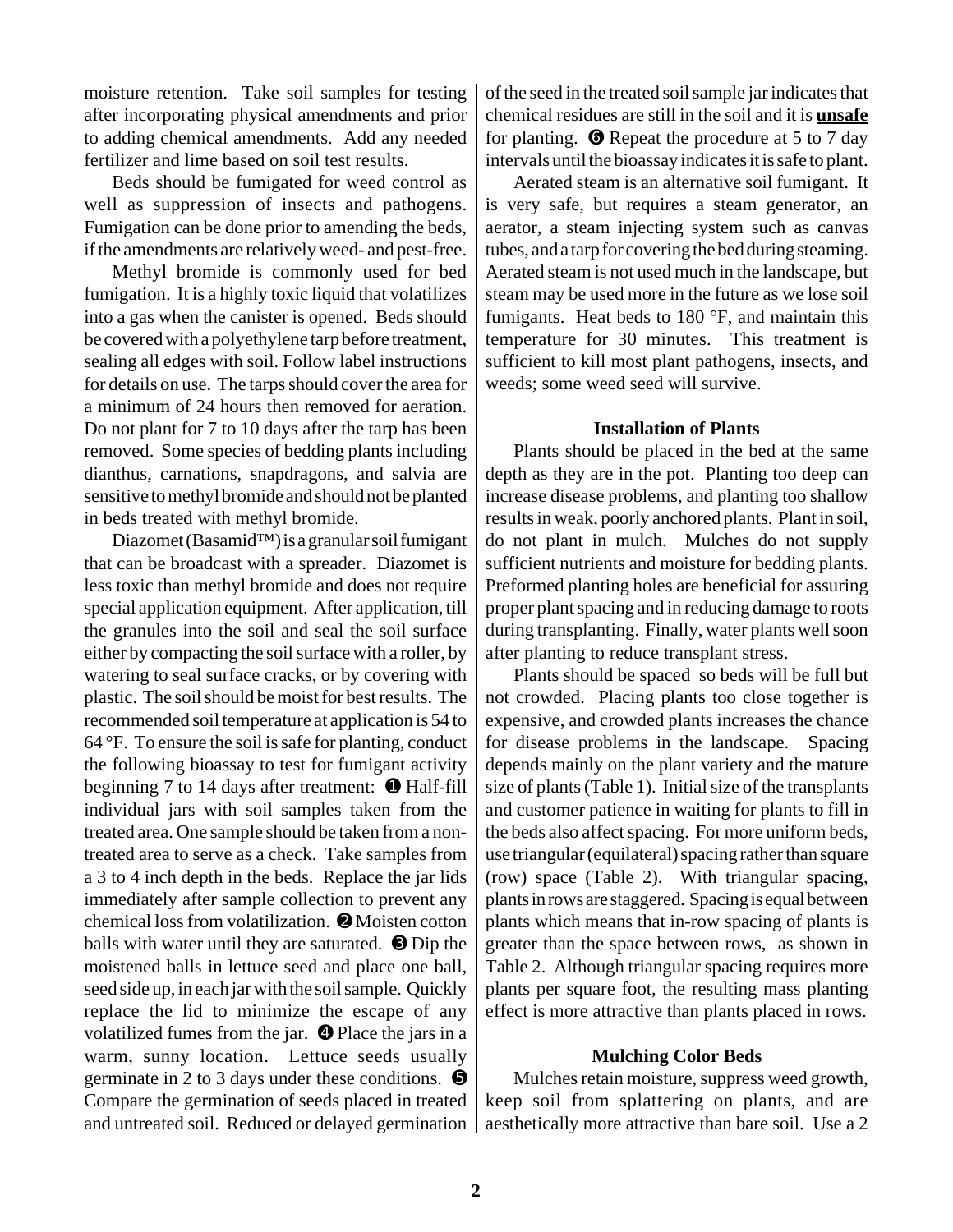to 3 inch depth between bedding plants but apply only about 1 /2 inch around the collars of plants; excess mulch against the plants can increase disease problems. Many materials can be used as a mulch- bark nuggets, pine straw, bark chips, and composted leaf mold are all acceptable. If organic mulches are used, the effectiveness (efficacy) of preemergence herbicides can be greatly reduced. Many herbicides adhere to organic material and are deactivated.

#### **"Dead Heading" Bedding Plants**

"Dead heading" is the removal of dead or faded inflorescences from bedding plants. Dead heading increases the attractiveness of plants, reduces the chances for diseases such as *Botrytis*, and stimulates flowering in many species. Bedding plants that benefit from dead heading include celosia, coleus, dahlias, geraniums, gloriosa daisy, marigolds, salvia, and zinnias (varieties of *Z. elegans* ). Beds should be checked at least every week for dead and faded inflorescences.

#### **Pruning**

Some bedding plants such as hypoestes and impatiens may require pruning back for size control. Others such as gomphrena can be pruned or sheared into shapes. Pruning can also stimulate greater flowering, as with some varieties of petunias. Cut

## **Table 1. Suggested spacing for bedding plants in the landscape.**

| <b>Plant species</b>                                                                                                                                                                                                                                                   | Inches<br>between<br>plants |
|------------------------------------------------------------------------------------------------------------------------------------------------------------------------------------------------------------------------------------------------------------------------|-----------------------------|
| African daisy, ageratum, browallia, dwarf<br>celosia, dwarf hypoestes, lisianthus, lobelia,<br>dwarf french marigolds, pansies, sweet<br>alyssum, dwarf zinnias                                                                                                        | ճ"                          |
| asters, begonias, candytuft, coleus,<br>cornflower, dahlberg daisy, dianthus, dusty<br>miller, gloriosa daisy, nicotiana, petunias,<br>phlox, portulaca, medium-sized marigolds,<br>dwarf salvia, sanvitalia, dwarf snapdragons,<br>treasure flower, and upright vinca | 8"                          |
| blanket flower, calendula, celosia,<br>coreopsis, cosmos, dahlia, geraniums,<br>gomphrena, hypoestes, impatiens, large<br>marigolds, ornamental peppers, large<br>petunias, large salvia, large snapdragons,<br>verbena, trailing vinca, and large zinnias             | 10"                         |
| large geraniums                                                                                                                                                                                                                                                        | 12"                         |
| melampodium, spiderflower                                                                                                                                                                                                                                              | 14"                         |

back plants as needed. Leave approximately <sup>1</sup>/2 of the shoot length on shoots to be pruned. For petunias that require pruning, use "stagger pruning," to allow some color to remain while pruned plants grow out and begin to flower again. Stagger pruning consists of pruning 1 /3 of a petunia bed (every third plant) each

Table 2. Estimated number of plants to fill 100 ft<sup>2</sup> of bed area for square (row) and triangular **(equilateral) planting patterns using 4 to 14 inch spacing distances.**

| Planting pattern                                                                                                                                                                 |            |                     |               |      | Inches between<br>rows of plants<br>(Y) | plants (X) within of plants per<br>rows | Inches between Estimated number<br>100 square feet |
|----------------------------------------------------------------------------------------------------------------------------------------------------------------------------------|------------|---------------------|---------------|------|-----------------------------------------|-----------------------------------------|----------------------------------------------------|
|                                                                                                                                                                                  | Square     |                     |               |      |                                         |                                         |                                                    |
| FOR SOUARE SPACING, THE<br><b>DISTANCE BETWEEN PLANTS</b><br>WITHIN ROWS (X) EQUALS THE<br>DISTANCE BETWEEN ROWS (Y).                                                            |            |                     | ()            |      | 4                                       | 4                                       | 900                                                |
|                                                                                                                                                                                  | X          |                     |               |      | 6                                       | 6                                       | 400                                                |
|                                                                                                                                                                                  |            | ${\rm Y} = {\rm X}$ | ∩             |      | 8                                       | 8                                       | 225                                                |
|                                                                                                                                                                                  |            |                     |               |      | 10                                      | 10                                      | 144                                                |
|                                                                                                                                                                                  |            |                     |               |      | 12                                      | 12                                      | 100                                                |
|                                                                                                                                                                                  | ⊖.         | ∩                   | ∩             | (  ) | 14                                      | 14                                      | 74                                                 |
|                                                                                                                                                                                  | Triangular |                     |               |      |                                         |                                         |                                                    |
| FOR TRIANGULAR SPACING, THE<br><b>DISTANCE BETWEEN PLANTS</b><br>WITHIN ROWS AND BETWEEN<br>ROWS BOTH EQUAL X, AND THE<br>DISTANCE BETWEEN ROWS (Y)<br>EQUALS $0.886 \times X$ . | Ӯ<br>X     |                     | 0             | ◯    | 3.46                                    | 4                                       | 1039                                               |
|                                                                                                                                                                                  | X          |                     | $Y = 0.866 X$ |      | 5.20                                    | 6                                       | 462                                                |
|                                                                                                                                                                                  |            |                     |               | 6.93 | 8                                       | 260                                     |                                                    |
|                                                                                                                                                                                  | ◯          |                     |               |      | 8.66                                    | 10                                      | 166                                                |
|                                                                                                                                                                                  |            | ∩                   |               | € )  | 10.39                                   | 12                                      | 115                                                |
|                                                                                                                                                                                  |            |                     |               |      | 12.12                                   | 14                                      | 85                                                 |